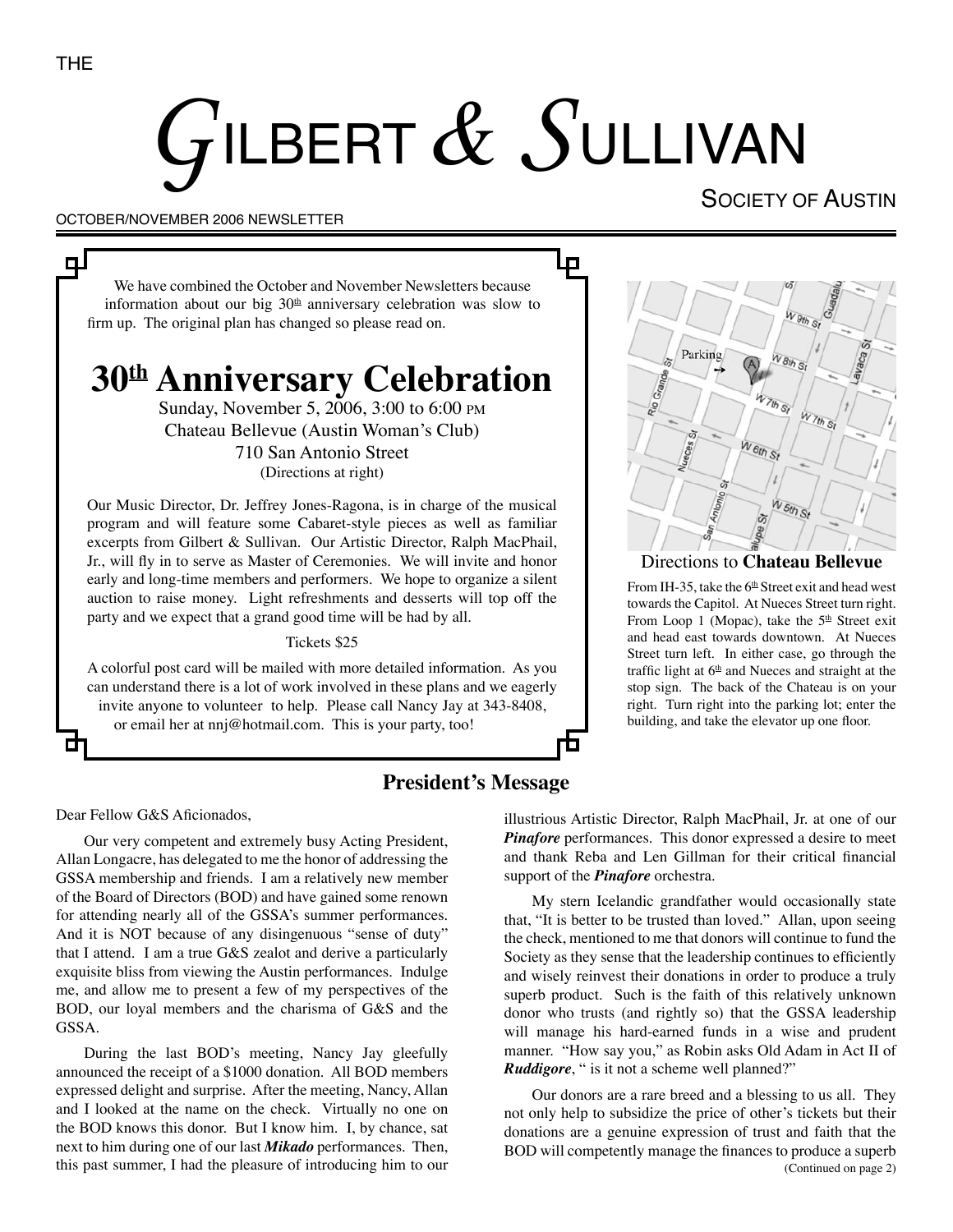(President's Message continued from page 1)

## **Last Musicale**

*Reba Gillman*

The Gilbert and Sullivan Society of Austin began its 30<sup>th</sup> year in style on Monday, September 11, 2006, when we gathered in the Jays' beautiful and welcoming home. Thank you Benny and Nancy for your generous and gracious hospitality. Long-time member Libby Weed planned the interesting and effective program, which showcased old favorites and new talent from last summer's *Pinafore*.

We were pleased that President Bill Hatcher arrived to preside, and introduce the evening's guests. He also asked if anyone had a birthday that day, and we all joined in singing Happy Birthday to Nan Hatcher. He then introduced the Board members and spoke about our financial success with *H.M.S. Pinafore*. He said this was partly as a result of group sales far beyond what we have achieved in other years, and hoped we could continue this with our next production, *Ruddigore*, in June, 2007.

Libby Weed then took over, and introduced the ten performers with the charming and informative thumbnail sketches she is so good at. See program at right. The accompanist, Brett Bachus, arrived and admitted it was *his* birthday, so we enthusiastically sang another Happy Birthday. And then the fun began.

It was good to have Frank Delvy and Janette Jones on hand again. They're both superb performers! Among other gems they gave us a delightful look at "I once was a very abandoned person," from *Ruddigore*, complete with some excellent choreography and an effective costume for Janette. Russell Gregory delighted us with several songs, wearing what are becoming his trade-mark hats to help set the scene for each. He brought along his sister, Peggy Brunner, to sing some of the songs they sang during the summer at the ElderHostel in Connecticut. Arthur DiBianca and June Julian did a very nice scene with dialogue from *Iolanthe*, singing "If we're weak enough to tarry, ere we marry." I won't describe each offering, but it was a lovely evening, and very good to have the talented newcomers doing their stuff. The last "performance" on the program was June Julian singing a beautiful Micaela from Carmen, "Je dis que rien ne m'épouvante." Then to close in our traditional way, David Fontenot sang the Pirate King's lead-in, and we all rose to sing "Hail, Poetry," followed by a lively "Now to the banquet we press," before we adjourned to the Jays' wonderful kitchen for refreshments and conversation. Through the entire evening, pianist Brett Bachus provided the excellent accompaniment.

For the record, those present were: Byron Arnason, Frank & Donna Delvy, Arthur DiBianca, David and Katy Fontenot, Todd Galbraith, Len & Reba Gillman, Russell Gregory and sisters Peggy Brunner and Mollie Tower, Bill & Nan Hatcher, Pat Hobbs, Janette Jones, June Julian, Bob Kieras, Allan & Barbara Longacre, Nancy McQueen, Alan Pochi, Steve & Eve Schwartzman, Larry Shepley, Libby Weed, David Wieckowski, and Theresa Wilson; and pianist Brett Bachus.

#### **Member of the Month**

All dues-paying members are eligible to be our "Member of the Month" (who is randomly selected). The Member of the Month is entitled to receive a CD of our 2005 *Mikado*. The Member of the Month for this month is:

#### **Eve & Steven Schwartzman**

Congratulations! Please call our office (472-4772) to let us know where we should send your CD.

Ruddigore next summer. Rest assured that the funding of the productions is taken VERY seriously by the BOD. The BOD is extremely fortunate to have Dave Wieckowski as its treasurer, a relatively thankless, yet crucial job, requiring the kind of dependability and accuracy that he brings to everything he does for the Society.

The BOD presently has a powerful and unique group of present and past presidents including Reba Gillman, Bill Hatcher, Larry Shepley, and Libby Weed. Their continued devotion and dedication reflects positively on the Society. Todd Galbraith and Libby, our newest BOD members, are filling the BOD vacancies resulting from the regretted resignations of Ann Coltman and Jean Smootz. The BOD welcomes Libby (again) and Todd, and is very grateful for the many valuable contributions of Ann and Jean.

Several years ago, Reba overheard me proposing that exposure to G&S was more effective at elevating children's IQ than listening to Mozart. Reba responded, "There is room for both!" Expose your young'uns to the Masters, especially G&S! And NEVER (well, hardly ever) attend a G&S performance alone. Bring your children, grandchildren, nieces, nephews, and of course, sisters, cousins, and aunts. And NEVER attend just one performance! Artistic Director MacPhail's staging is elegantly complex and brimming with traditional G&S "business," set off like a gem by the sensitive musical direction and conducting of Maestro Dr. Jeffrey Jones-Ragona. You will see, hear, and comprehend more magnificently unreasonable logic (referred to as Topsy-Turvydom) with each repeat performance. I certainly do.

Sincerely Yours, *Byron Arnason*

#### **Musicale 11 September 2006**

*When I go out the door* (*Patience*) Art & David *Alone and yet alive* (*The Mikado*) Peggy *I'm a gigolo* (*Wake Up and Dream*, Cole Porter) Frank *O, wie will ich triumphiren* (*The Abduction from the Seraglio*, Mozart) Bob *If we're weak enough to tarry* (*lolanthe*) Art & June *I stole the prince* (*The Gondoliers*) Russell *Der Vogelfänger bin ich ja* (*The Magic Flute*, Mozart) Alan *There is beauty in the bellow of the blast* (*The Mikado*) Russell & Peggy *When all night long a chap remains* (*lolanthe*) Frank T*oréador, en garde* (*Carmen*, Bizet) Todd *When you're good to Mama* (*Chicago*, Ebb & Kander) Janette *Fair moon, to thee I sing* (*H.M.S. Pinafore*) Alan *When a felon's not engaged in his employment* (*The Pirates of Penzance*) Russell, with manly chorus *Love unrequited, robs me of my rest* (*Iolanthe*) David *I once was a very abandoned person* (*Ruddigore*) Frank & Janette *Je dis que rien ne m'épouvante* (*Carmen*, Bizet) June *Hail, Poetry* (*The Pirates of Penzance*) The Company, led by David as Pirate King *Now to the banquet we press* (*The Sorcerer*) The Company Singers: **Peggy Brunner • Frank Delvy • Arthur DiBianca David Fontenot • Todd Galbraith • Russell Gregory • Janette Jones June Julian • Robert Kieras • Alan Pochi**

Pianist: **Brett Bachus**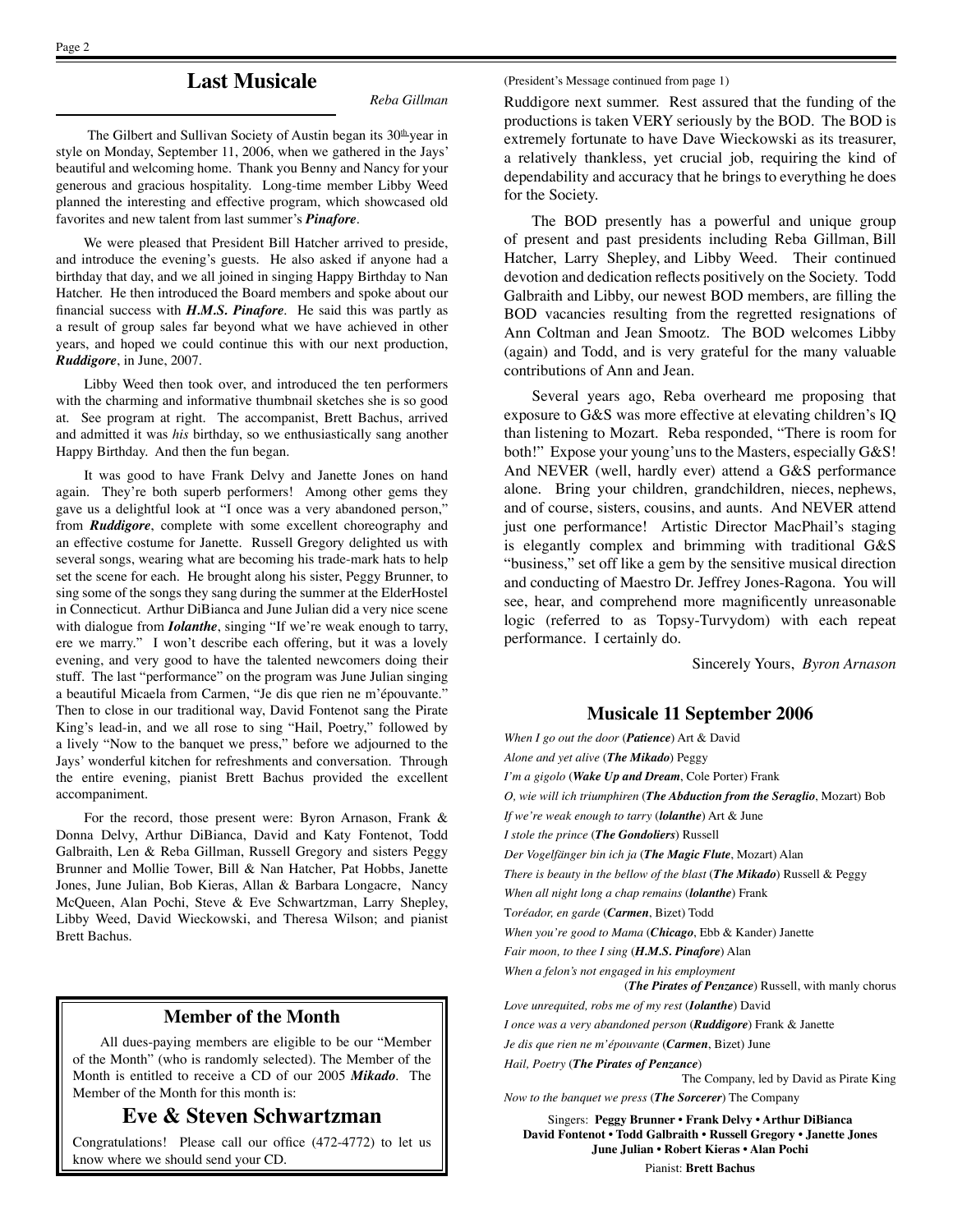# **A Little History** by Reba Gillman

A production of *Pinafore* by Zach Scot Theatre in 1976 jump started our Society, but we did not initiate it. People who loved Gilbert & Sullivan gathered to sing in the 1976 production, and Felicity Coltman was the pianist. Our Society was formed early that fall. Linalice Carey, who then ran a tiny theater on 6th Street hanging over Waller Creek, issued the call and helped the eager responders organize. Sue Caldwell, Ann Coltman, Enid Hallock, Allen Lawshae, and Jim Robinson, are names we still know. Some original members soon moved away, but others remained active for many years before they disappeared. In that first season we produced *Ruddigore*, and *The Sorcerer*, and the following summer we joined with Zach Scott to co-produce *The Pirates of Penzance*.

In the early history of our Society each monthly meeting dealt with the business of the Society with a little G&S thrown in to keep us amused and interested. Meetings hashed and rehashed every decision, were certainly inefficient, and often deadly boring. Later we got better organized and rewrote our Bylaws to conform with the accepted format of such membership groups. Perhaps some members do not realize that we hold one Annual Business Meeting a year — in January. That is when we present a slate of Directors to the membership to vote on. That is where you express your voice. The new Board of Directors is then responsible for electing the officers of the Society, and dealing with all Society business, including selecting and producing the annual Big Show. Any further expression of members interest and opinion is best accomplished by contacting individual Board members, or by writing or emailing the Society at the office. The annual meeting takes place on the first or second Monday of January — this year it occurs on January 8, 2007. Mark the date on your calendar and join us for the important event.

I think the chief reason GASSA members join the Society and flock to our Musicales and annual productions, is that we enjoy saying Gilbert's words and singing and hearing Sullivan's music. But there is an underlying basic purpose which our Vice President Allan Longacre has expressed:

The Gilbert and Sullivan Society of Austin is one of a number of Gilbert and Sullivan Societies in existence throughout the world. Our purpose is to preserve and present a specific theatrical tradition — the works of Gilbert and Sullivan as presented originally by the D'Oyly Carte Opera Company in the latter part of the  $19<sup>th</sup>$  and the early  $20<sup>th</sup>$  centuries. This is similar to how the works of Mozart and Shakespeare are preserved and celebrated in the myriad of Mozart and Shakespeare Festivals throughout the world each year.

We welcome any remarks and ideas from members, and will be happy to publish appropriate material in the Newsletter any time it is received. As President Bill Hatcher urged earlier in the year, "Get Involved! Volunteer! Tell us what you think!"

# **Apology and Abject Grovel**

\* \* \* \* \* \* \* \* \* \* \* \*

Cecily Johnson takes very good photographs, but so does Benny Jay. He shot many of the pictures credited to Cecily in the September Newsletter. We are sorry we didn't give him the credit he deserves.

## Contributors to *H.M.S. Pinafore* 2006

**Patricia Van Buren Almond • Richard & Jennifer Arndt • Ken & Emily Ashworth • Marilyn Babcock • James Black • Jim & Eleanor Cochran • Ray & Keena Cole • Peter & Felicity Coltman • Marion DeFord • Wanda Fisher & Maddie Renbarger • Loel Graber • Maudi Greenwood • Russell Gregory • Chris Hinds • James A. Hitt • Reba & Leonard Gillman • Brent & Una Jacob • Edward Kluth • Rafe & Alice MacPhail • Elaine Martens • Norman & Emilia Martin • Betty B. Morgan • P. S. Neff • James Plugge • Bee Harris Polome & Milt Weiss • Prudential Foundation Matching Gifts • Eugene & Betty Ripperger • Dorothy Rutishauser • Jane Dunn Sibley • Jean & Ed Smootz • Becky Stewart • Still Water Foundation, Inc. • Bernadette Tasher • The Voloch Family • Libby & Michael Weed • Joyce & Wayne Wilson • John Wood**

**Orchestra sponsored by Reba & Leonard Gillman**



This project is funded in part by the City of Austin through the Cultural Arts Division and by a grant from the Texas Commission on the Arts.

# Membership Form

We encourage you to join our Society. If you are a member, please check your membership renewal date on the top of the mailing label. If expired or near expiration, your membership needs to be updated! To correct your address, renew your membership, or become a member, complete this form, and mail it to us with your check, payable to "**GSSA**":

| The Gilbert & Sullivan Society of Austin<br>P.O. Box 684542<br><b>Austin, Texas 78768–4542</b>                                                                                                                                                                                                                   | Phone: 472-4772 (472-GSSA)                                                                                                                   | Name & Address (if different from label):                                                                                              |
|------------------------------------------------------------------------------------------------------------------------------------------------------------------------------------------------------------------------------------------------------------------------------------------------------------------|----------------------------------------------------------------------------------------------------------------------------------------------|----------------------------------------------------------------------------------------------------------------------------------------|
| Please check a membership category.<br><b>Individual</b> $(\$20-\$29)$<br>Family/Group (\$30-\$49)<br><b>Patron</b> (\$50–\$99)<br><b>Grand Duke or Duchess (\$100-\$249)</b><br><b>Major General (\$250-\$499)</b><br>Pooh-Bah (\$500-\$999)<br><b>Pirate King (\$1000-\$2499)</b><br>Savoyard $(\$2500 \& up)$ | We are proud to list our mem-<br>bers in our programs, but if you<br>would prefer NOT to be listed<br>in our programs, please check<br>here: | $Phone(s)$ :<br>E-mail address:<br>Employer:<br>Does your company match donations?<br>$\Box$ I'd like to volunteer. I'm interested in: |